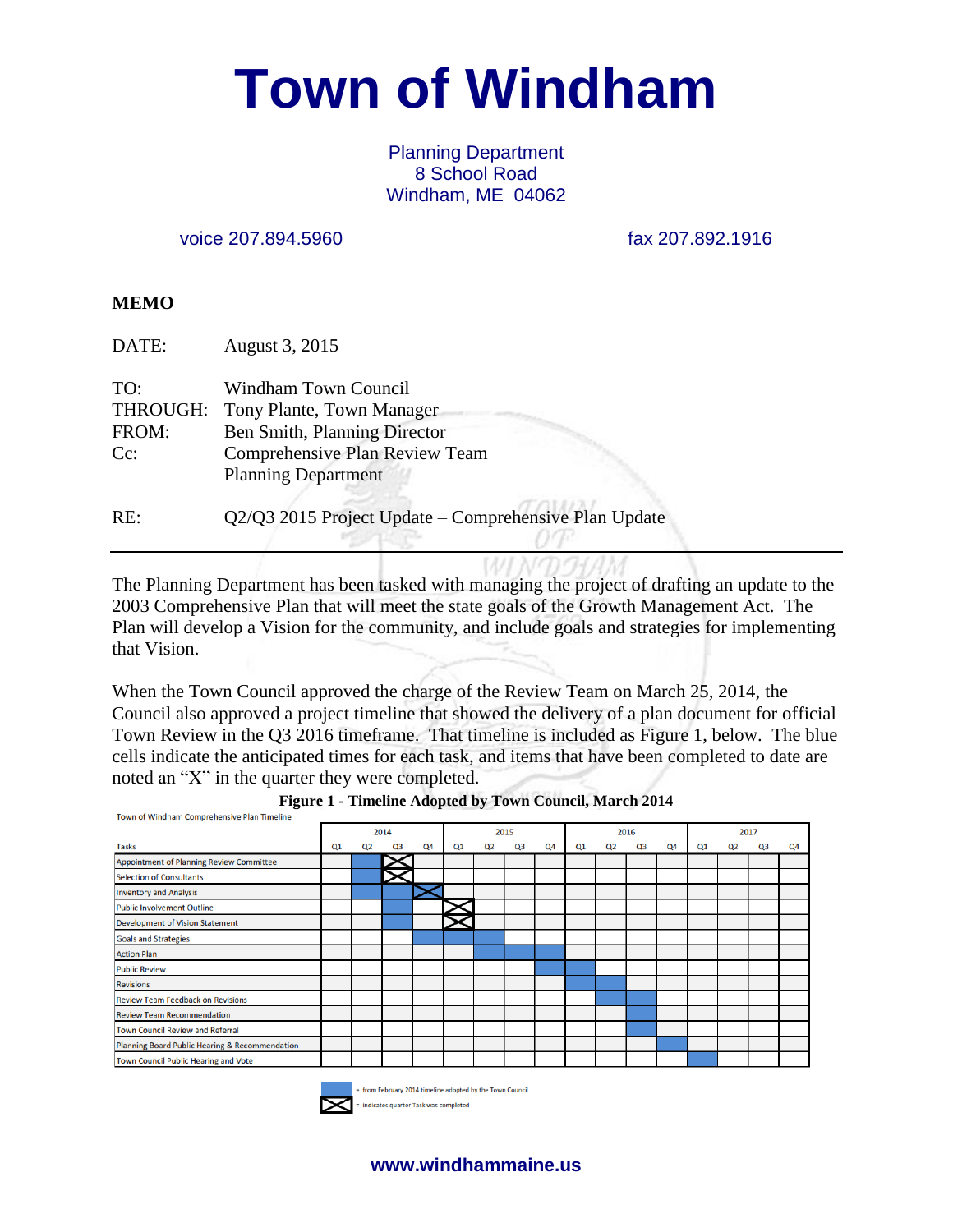Since the February 24, 2015 update to the Town Council presenting the Vision and Core Values statements, the Review Team has been working through reviews of draft inventory chapters. As work has progressed since then, it has become possible to add more detail regarding the timelines for proposed work. This is shown in Figure 2, below.





## **Updated Comprehensive Plan Timeline Changes**

As we have progressed through this project, the most significant difference between these two figures is that the work of "Inventory & Analysis" and development of "Goals & Strategies" is not happening sequentially as shown in Figure 1. In fact, they are concurrent tasks, as illustrated in Figure 2. Looking forward, there are a few other deviations from Figure 1 that are worth discussing.

## Drafting the Plan

The March 2014 timeline anticipated a  $1<sup>st</sup>$  draft of the Plan ready for public review by Q4 2015. Figure 2 shows a complete  $1<sup>st</sup>$  draft ready for review in June 2016. This is mainly a reflection of the reality that drafting the chapters didn't start until March 2015, rather than sometime in Q4 2014.

Based on the schedule in Figure 2, the work of the Comprehensive Plan Review Team will not be complete until about December 2016, though once the drafting work is done next spring, work levels for this group should decrease.

## Time Spent on the Action Plan.

The Action Plan is foreseen to consist of two parts. The first is the relatively standard task to classify all of the strategies in the plan by short, medium, or long-term strategies, and to identify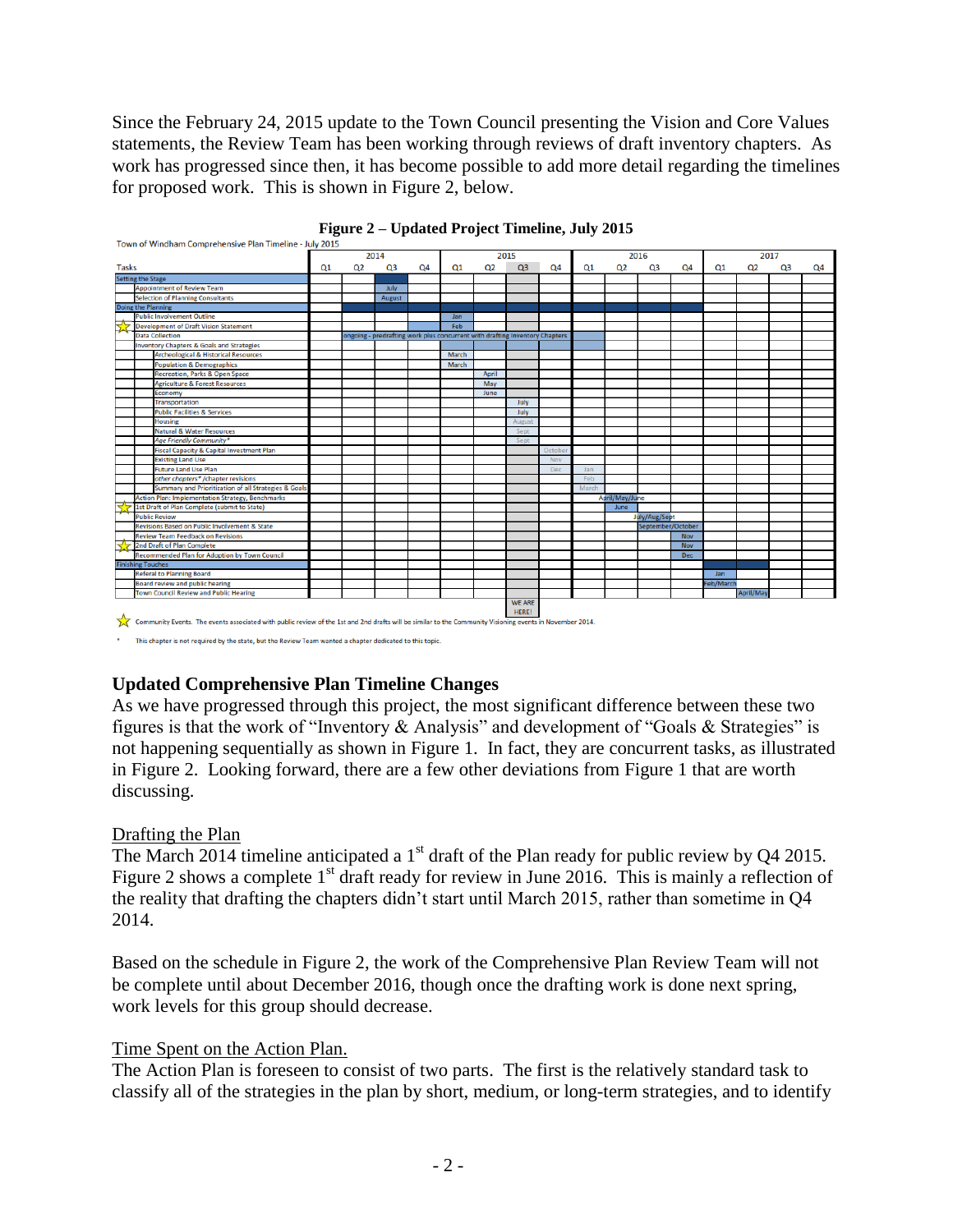who within the Town would have responsibility for implementing each strategy within the Plan. Second, the Action Plan would contain a set of benchmarks and indicators that measure progress of the Plan's implementation. These would be used for regular reporting on Plan implementation

Staff anticipates a reasonable set of meaningful benchmarks and indicators could be developed over a period closer to 3 months of work, rather than the 3 quarters allowed for in the March 2014 timeline.

#### Time for Public Review

After another community event in June next year to discuss the  $1<sup>st</sup>$  draft of the Plan, similar in scale to the Community Visioning forums last November, this updated timeline allocates 3 months for a "Comprehensive Plan Roadshow" which would involve meetings with Town staff, Boards and Committees, interest groups, and community organizations to present the Plan and get feedback and suggestions. Staff sees this as a clarification of the process rather than a significant change. However, providing adequate time for public input and reaching out to groups that are impacted by recommendations in the plan is a critical component of the planning process. If staff and the Review Team feel that more time is required for this work, the Council will be updated.

## State Review of Plan Built into the Process

The March 2014 timeline didn't mention a finding of state consistency in the process. The assumption made at that time was that once the plan was approved by the Town Council, it would be sent to the Municipal Planning Assistance Program within the Department of Agriculture, Conservation and Forestry for a finding of consistency with Maine's Growth Management Act. The updated timeline shows the draft Plan going to the state for their review and comment at the same time as the local public review process, so that any revisions suggested by the state can be incorporated into an updated  $2<sup>nd</sup>$  draft. It is the intent of the Comprehensive Plan Review Team to submit a plan to the Town Council that has been found consistent with the Growth Management Act.

Please check the [Comprehensive Plan Update page](http://www.windhammaine.us/225/Comprehensive-Plan) on the Town's website for reports, summaries, Review Team meeting packets, meeting notes, and draft plan materials as they become available.